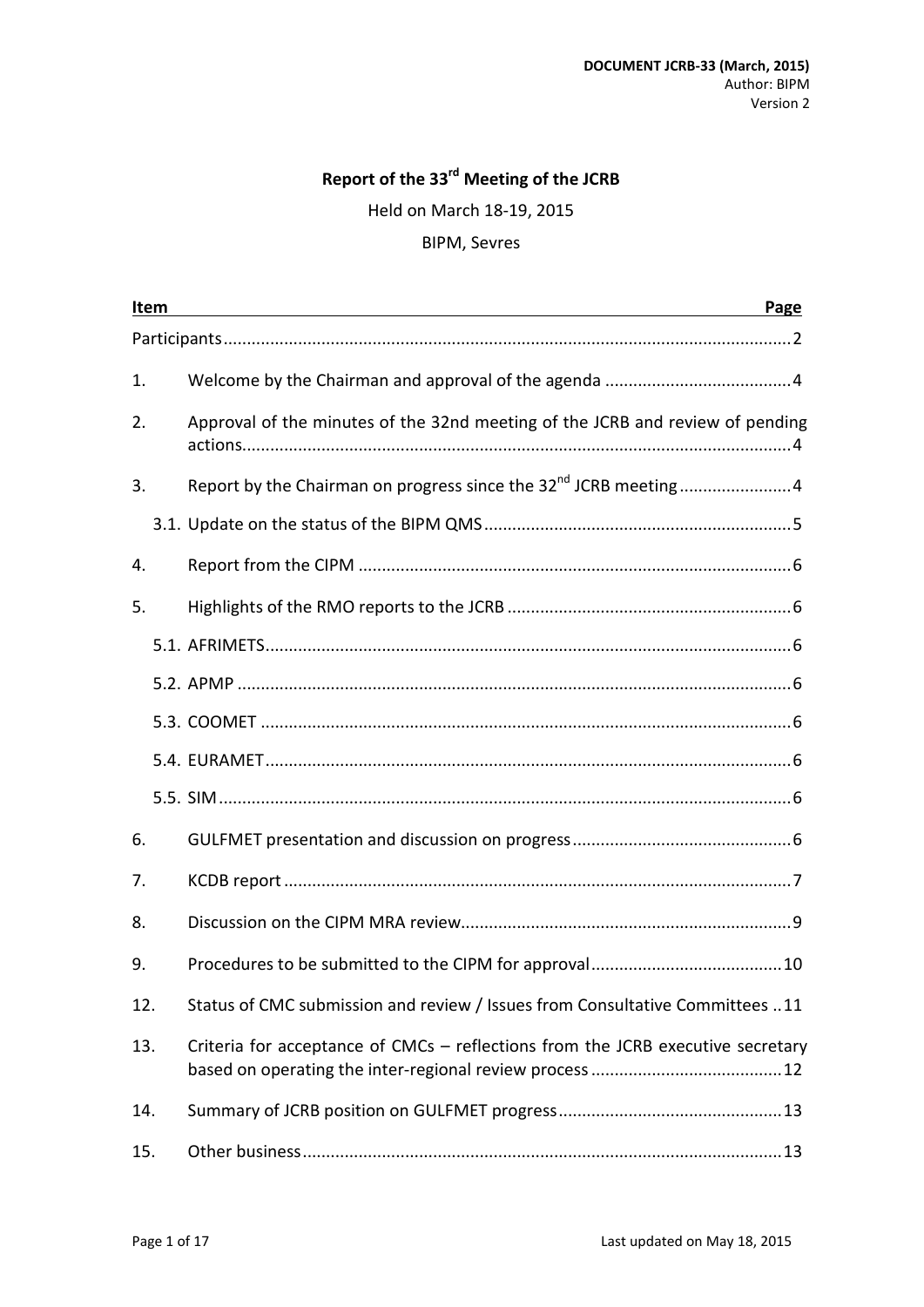#### **DOCUMENT JCRB-33 (March, 2015)** Author: BIPM Version 2

|     | 15.1. Publishing reports of non-signatories in supplementary comparisons13 |  |
|-----|----------------------------------------------------------------------------|--|
|     |                                                                            |  |
|     |                                                                            |  |
| 18. |                                                                            |  |

# <span id="page-1-0"></span>**Participants**

#### **BIPM-CIPM**

### **Delegations**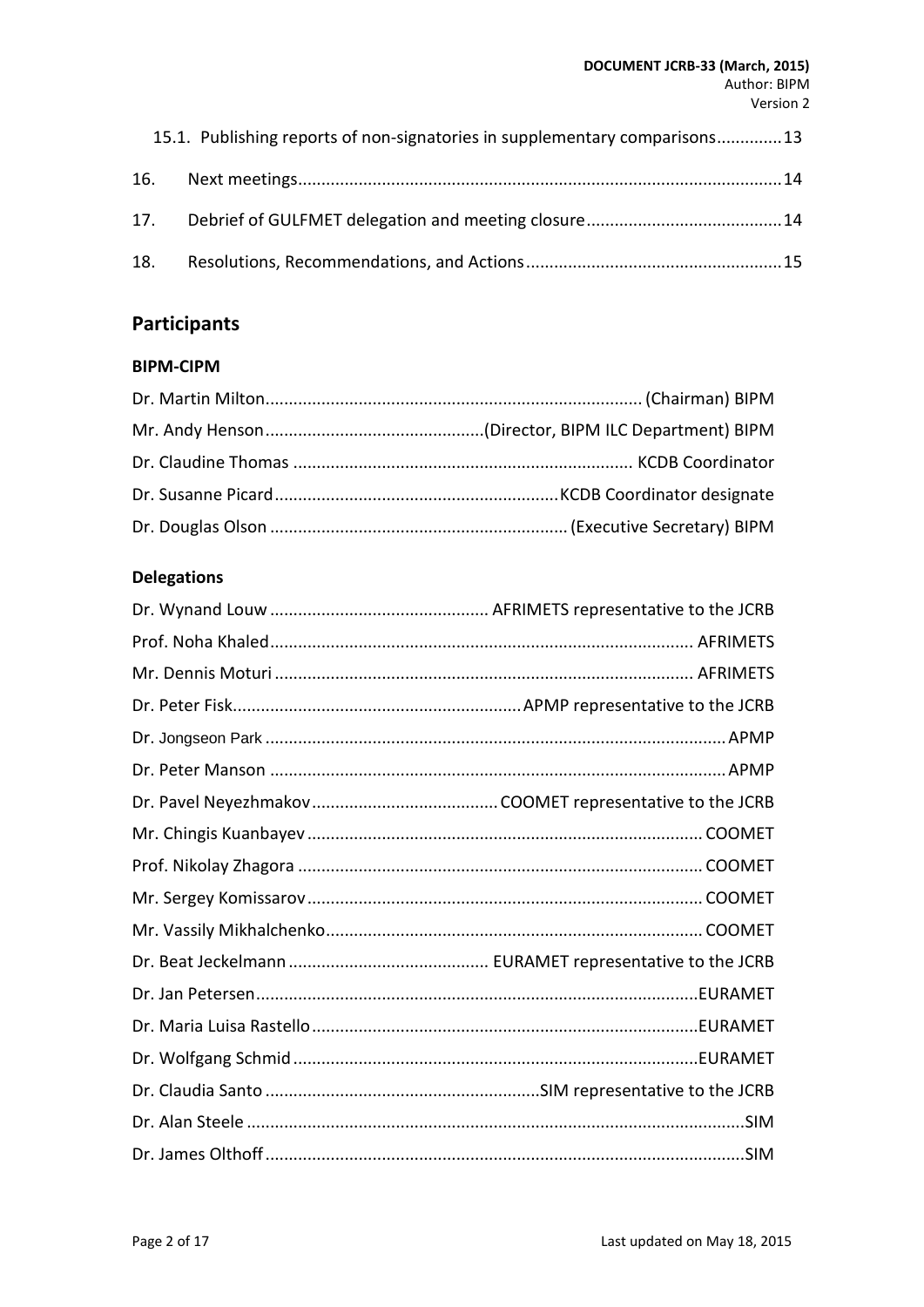#### **DOCUMENT JCRB-33 (March, 2015)** Author: BIPM Version 2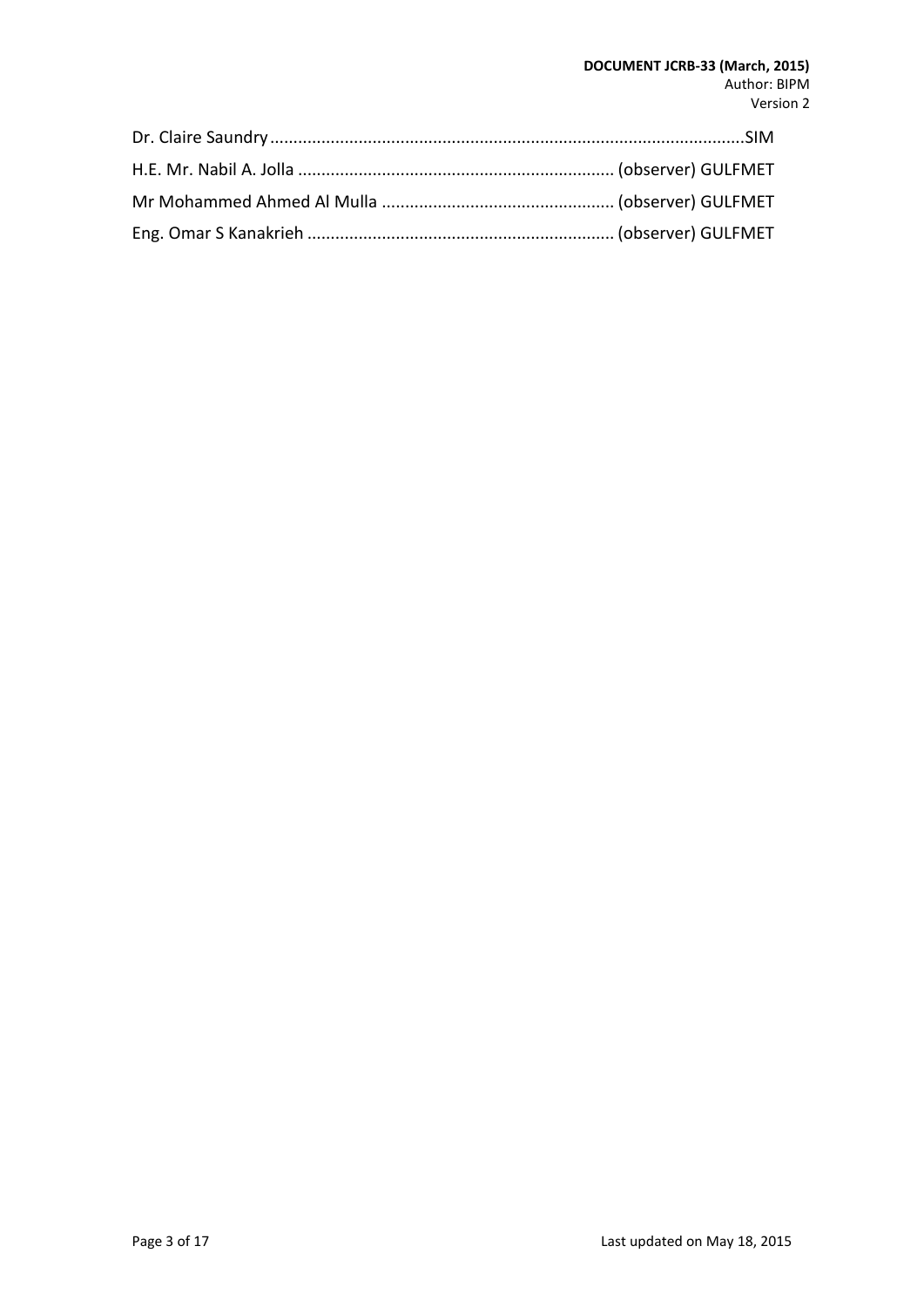### <span id="page-3-0"></span>**1. Welcome by the Chairman and approval of the agenda**

Dr. Martin Milton, Director of the BIPM and Chairman of the JCRB, welcomed the delegates to the  $33<sup>rd</sup>$  meeting of the JCRB.

The members of the JCRB delegations were then asked to introduce themselves. M. Milton informed the delegates that the new CIPM Secretary, Dr. James McLaren, sent his regrets at being unable to attend due to his appointment to the position only very recently (9 March 2015).

The agenda of the 33<sup>nd</sup> JCRB meeting was approved without amendments.

### <span id="page-3-1"></span>**2. Approval of the minutes of the 32nd meeting of the JCRB and review of pending actions**

The minutes of the  $32^{st}$  meeting of the JCRB were approved without amendments.

M. Milton reported on the status of actions agreed at the  $32<sup>st</sup>$  JCRB meeting:

- − Action 32/3 (regarding launching a pop-up window in the KCDB home page to inquire about why users are accessing the KCDB and ease of access) will be reported under agenda item 12.
- − Action 32/4 (regarding Associates of the CGPM encouraged to become Member States of the BIPM) will be reported under agenda item 10.
- − Action 32/6 (regarding RMOs contributing to the CIPM MRA review) will be reported under agenda item 8.
- − Action 32/8 (regarding EURAMET collaborating with the BIPM to produce a new document on "Designated Institutes participating in the CIPM MRA") will be reported under agenda item 9.3.
- − During the review of Action 32/9 (regarding use of DCMAS network for linking to RMO training webpages) the RMOs were queried on the status of their training webpages and were reminded to provide linkages to their webpages to the JCRB Executive Secretary. Action 32/9 is restated as open.

*Action 32/9: RMOs to provide the JCRB Executive Secretary with new and updated links to webpages listing training on their websites (where they have not already done so) for linkage to the DCMAS Network website (previous action still open for some RMOs).*

− Actions 32/12 and 32/14 (regarding updates to documents CIPM MRA-G-03 and CIPM MRA-D-02) will be discussed under agenda items 9.2 and 9.1.

## <span id="page-3-2"></span>**3. Report by the Chairman on progress since the 32nd JCRB meeting**

M. Milton presented a report on the developments at the BIPM since the 32<sup>th</sup> meeting of the JCRB. The important points of the report included:

- − New and excluded Member States of the BIPM, new and excluded Associates of the CGPM, and new signatories to the CIPM MRA;
- − Potential new Member States of the BIPM and Associates of the CGPM;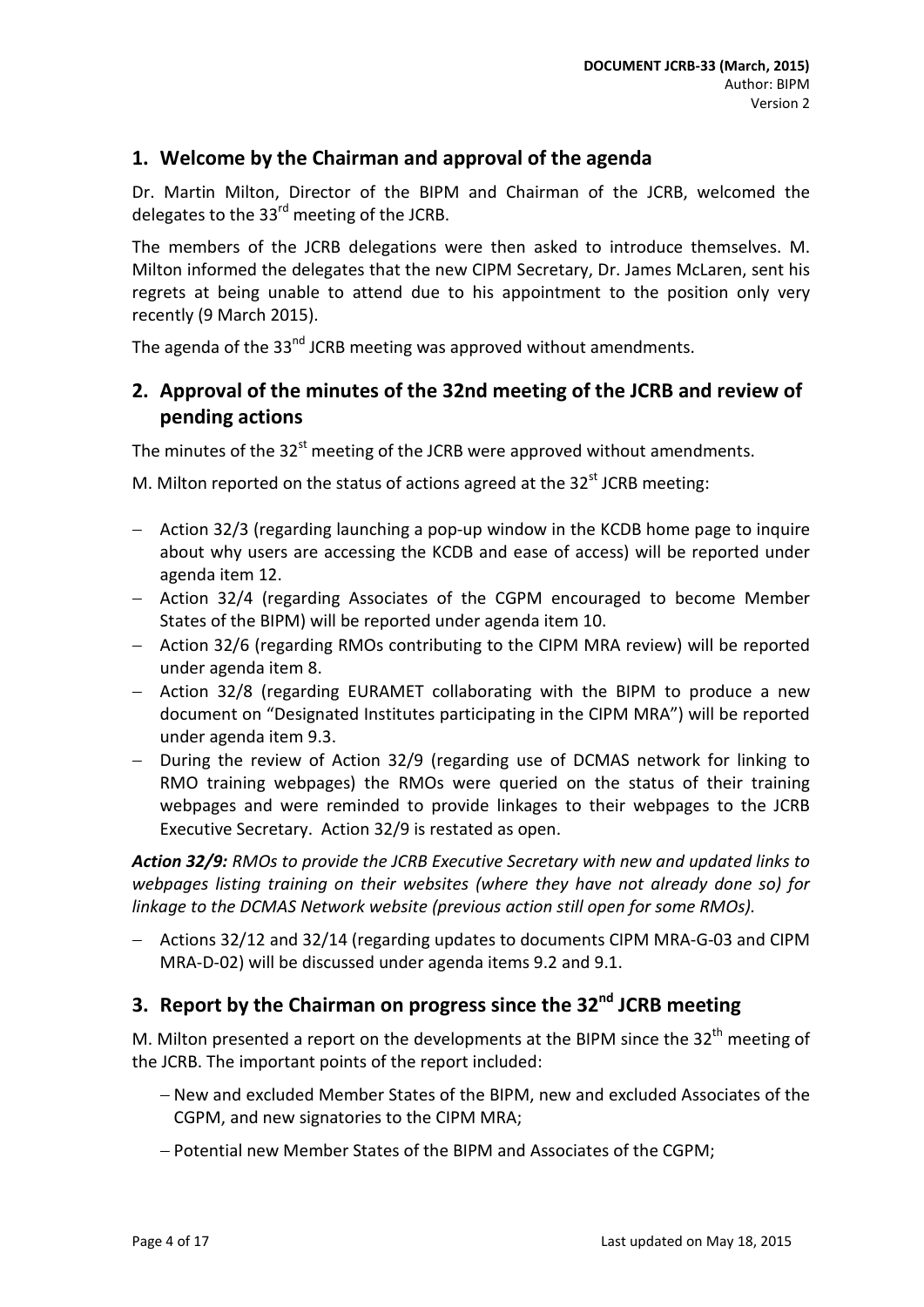- − Report of the outcomes of the 25<sup>th</sup> CGPM held on 18 to 20 November 2014 in the *Palais des Congrès de Versailles*, Versailles, France. Two of the five resolutions of the meeting were highlighted, specifically: Resolutions 1 on the future redefinition of the International System of Units, the SI; and Resolution 5 on the importance of the CIPM Mutual Recognition Arrangement;
- − The BIPM Capacity Building and Knowledge Transfer Programme (CBKT), initiated as part of Resolution 4 on the dotation of the BIPM for years 2016 to 2019, was described in terms of program goals and proposed activities. This programme seeks to facilitate participation in the activities of the BIPM by those countries without well-developed metrological infrastructure, through focused training opportunities and the BIPM, engagement with the global QI capacity building community, and comparisons of particular interest to Member States that are developing countries. Delivery of CBKT is dependent on donated funding, and it is offered as a 'menu' of activities with donors (NMIs or others) able to choose which specific activities they wish to support;
- − The BIPM Workshop on Measurement Uncertainty will be held 15 to 16 June 2015 and JCRB delegates who were also NMI directors were reminded that their input was due soon;
- − Lists of the BIPM secondees and guest workers, and upcoming meetings and events.

*[The Chairman's report is available on the restricted-access JCRB working documents webpage. listed as [JCRB-33/03.0](http://www.bipm.org/cc/JCRB/Restricted/33/33-03_Report_Chairman_16-9.pptx)]*

### <span id="page-4-0"></span>**3.1. Update on the status of the BIPM QMS**

A. Henson presented the status of the BIPM QMS. He informed the JCRB that the BIPM QMS was presented at the meeting of the EURAMET TC-Quality in April 2014, which is in accordance with the CIPM decision at its  $100<sup>th</sup>$  meeting that the BIPM present its QMS to RMO Quality TCs/WGs on a rotating basis. He reported the EURAMET decision from the meeting that it "has sufficient confidence in the QMS of BIPM and its ability to fulfill the requirements of the CIPM MRA". A. Henson explained that the BIPM QMS is not required to fulfill the requirements of the CIPM MRA (of which the BIPM is not a signatory), but that the statement by EURAMET indicated its confidence in the QMS nonetheless.

Following the presentation EURAMET inquired as to whether the BIPM had considered giving yearly updates to the RMO which the BIPM had most recently presented its QMS, given the importance of traceability to the BIPM for many NMIs and that such updates would be required for the QMS of NMIs between the 5-year presentation. A. Henson stated that the BIPM reviews quality at monthly management meetings and makes yearly presentations to the JCRB, and reports formally to the CIPM who send a representative to the BIPM annual review of the QMS. The CIPM remain responsible for oversight of the BIPM QMS. After discussion the JCRB agreed to the following action: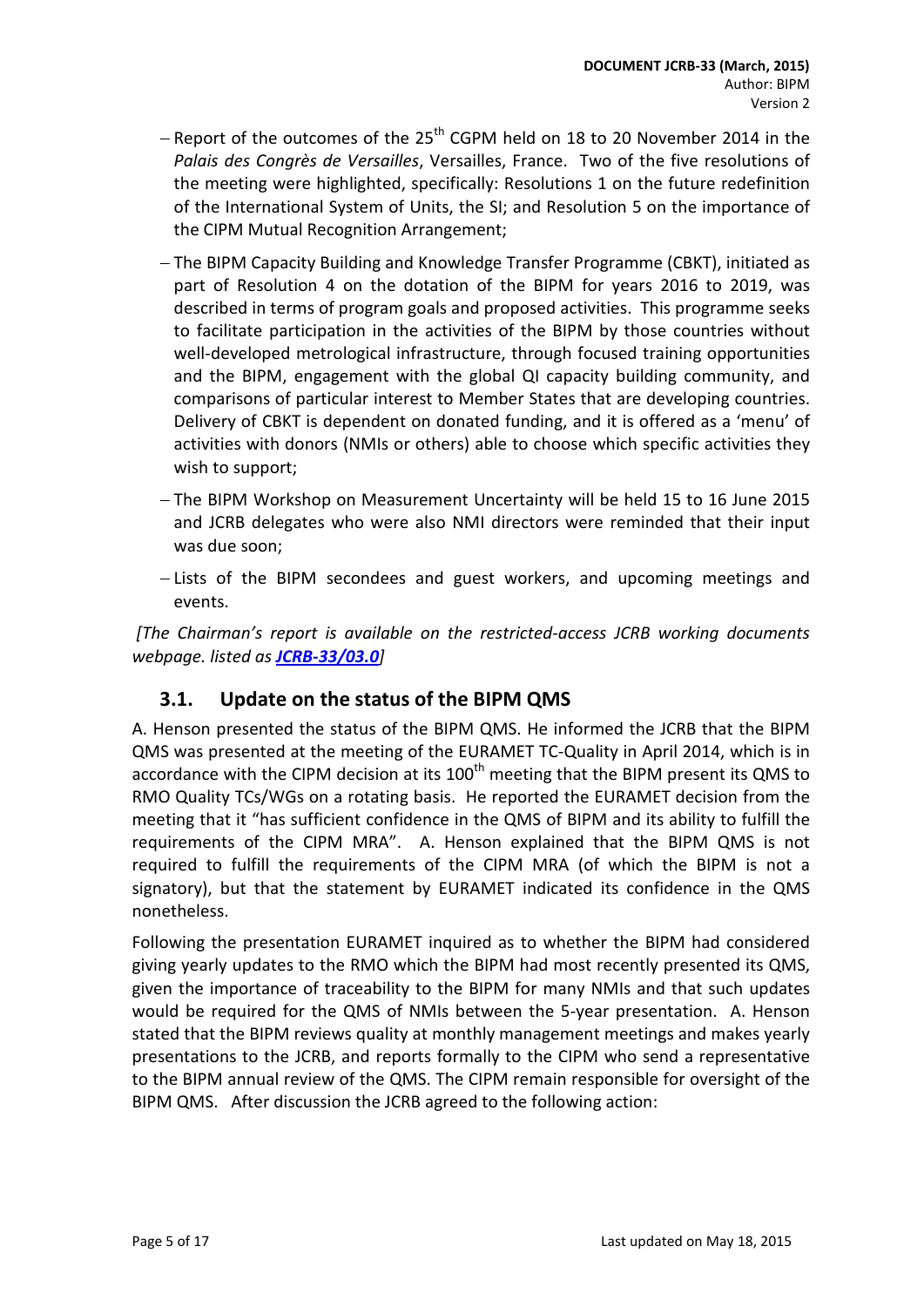*Action 33/1*: *The BIPM to review with the CIPM the process of the BIPM providing annual updates on its QMS between its formal presentations of the BIPM QMS (made at 5 year intervals to the RMOs on a rotating basis).*

*[The BIPM QMS report is available on the restricted-access JCRB working documents webpage. listed as [JCRB-33/03.1](http://www.bipm.org/cc/JCRB/Restricted/33/33-03.1_QMS_draft_05_16-9.pptx)]*

### <span id="page-5-0"></span>**4. Report from the CIPM**

− There was no report from the CIPM as Dr Jim McLaren was recently voted in as CIPM Secretary and was unable to attend the  $33<sup>rd</sup>$  JCRB meeting. Points usually covered by the CIPM Secretary had been included in the Chairman's Report under Agenda item 3.

### <span id="page-5-2"></span><span id="page-5-1"></span>**5. Highlights of the RMO reports to the JCRB**

### **5.1. AFRIMETS**

N. Khaled presented the highlights of the AFRIMETS report. N. Khaled reported that at the 2014 AFRIMETS General Assembly the TC-Q met and approved quality documents on "Guidelines for Accepting a QS" and "Guidelines for Review of CMCs". AFRIMETS was asked if their QS documents could be made available for other RMOs, to which they agreed. The JCRB agreed to the following action:

*Action 33/2: AFRIMETS to update their QS review documents (which are linked from the BIPM website).*

### <span id="page-5-3"></span>**5.2. APMP**

P. Fisk presented the highlights of the APMP report.

### <span id="page-5-4"></span>**5.3. COOMET**

P. Neyezhmakov presented the highlights of the COOMET report.

#### <span id="page-5-5"></span>**5.4. EURAMET**

B. Jeckelmann presented the highlights of the EURAMET report.

#### <span id="page-5-6"></span>**5.5. SIM**

C. Santo presented highlights of the SIM report and J. Olthoff presented the SIM quality report.

*[The individual RMO presentations are available on the restricted-access JCRB working documents webpage. Listed as [JCRB-33/05.1](http://www.bipm.org/cc/JCRB/Restricted/33/AFRIMETS_QS_Report_33rd_JCRB.doc); [JCRB-33/05.2](http://www.bipm.org/cc/JCRB/Restricted/33/APMP_Report_JCRB_MARCH_2015_Final2.pdf); [JCRB-33/05.3](http://www.bipm.org/cc/JCRB/Restricted/33/JCRB_33_COOMET_Report.pdf); [JCRB-33/05.4](http://www.bipm.org/cc/JCRB/Restricted/33/EURAMET-Report_33rdJCRB_v150311.pdf) and [JCRB-33/05.5](http://www.bipm.org/cc/JCRB/Restricted/33/SIM_JCRB_report_03_2015.docx) respectively.]*

### <span id="page-5-7"></span>**6. GULFMET presentation and discussion on progress**

N.A. Molla, GSO Secretary General made a speech thanking the JCRB for inviting the GULFMET delegation to the meeting and providing them the opportunity to present their progress toward becoming an internationally recognized RMO. M.A. Al Mulla, GULFMET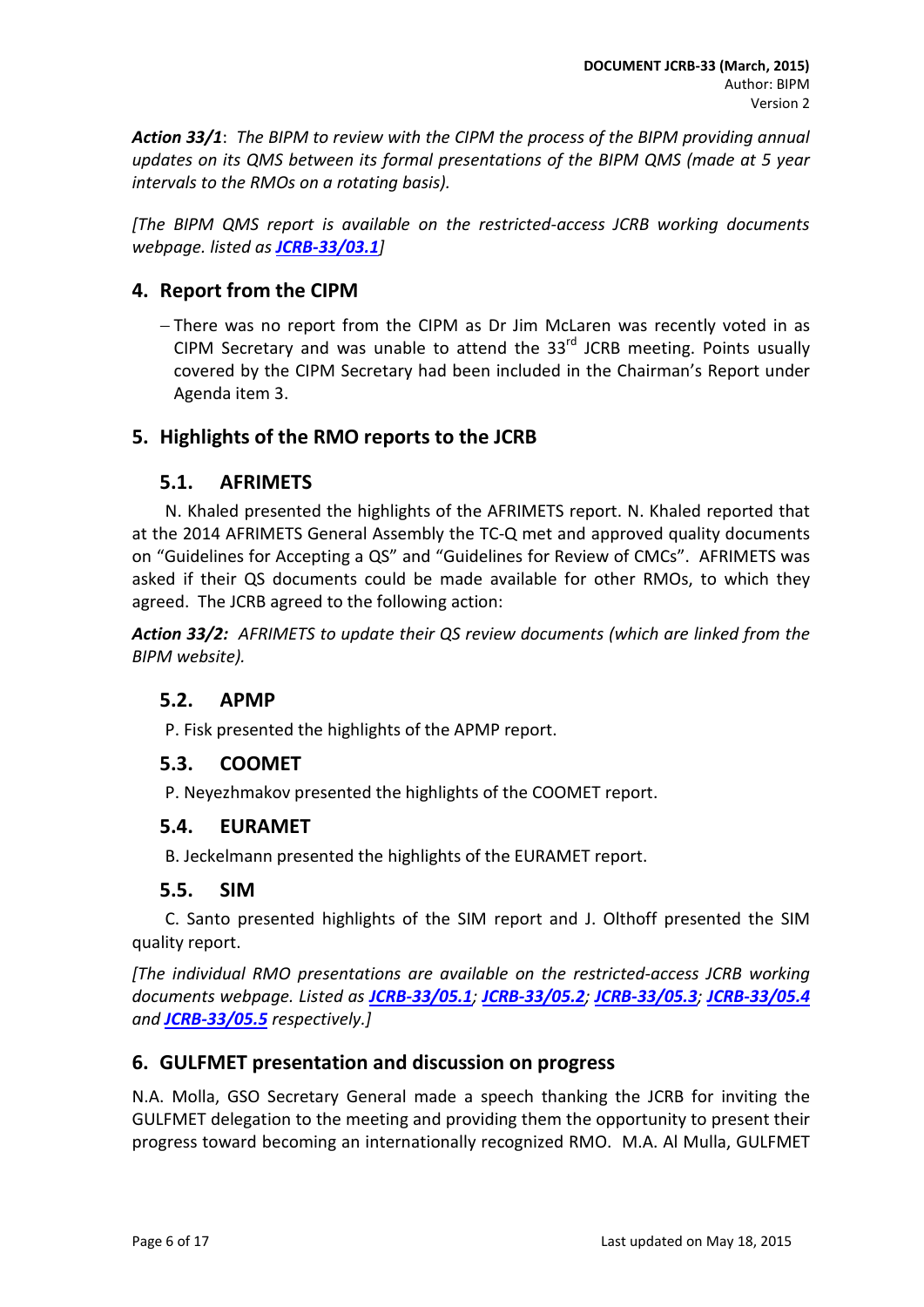President, then made a presentation titled "Gulf Association for Metrology, GULFMET. Toward International Recognition". This presentation provided an introduction to GULFMET, and emphasized their activities in the categories of:

- − strategy, vision and mission. GULFMET's vision is to establish a self-sufficient and sustainable internationally recognized RMO. The mission, strategy, and goals toward reaching that vision were reported;
- − roadmap to international recognition. A roadmap was presented for the period 2010 to 2015 which was based on guidance the JCRB provided from the  $32^{nd}$ meeting (GULFMET should focus on demonstrating technical competence as an RMO) and CIPM MRA-P-01 (Procedure for approval of the entry of a new RMO to the JCRB);
- − capacity building, which included establishing infrastructure and building technical capacity. The organizational structure and technical committees were described, along with documentation that has been written. Technical capacity building detailed GULFMET TC meetings in mass (TC Mass) and quality (TC Q); interlaboratory comparisons in mass (GULFMET.M.M-S01, piloted by UME Turkey) and pressure (participation by GULFMET in EURAMET 1252; and completed training within GULFMET for TC members along with scheduled training for 2015;
- − international cooperation. This included MoUs between GSO/GULFMET and UME, KRISS, and CENAM; and
- − international engagement. This described GULFMET participation in EURAMET TCs, EURAMET and APMP General Assemblies, and attendance as observers at the CCM and CCEM meetings in 2015.

Following the presentation JCRB delegates were given the opportunity to ask questions of GULFMET concerning their report and their oral presentation. GULFMET was asked about the status of the interlaboratory comparisons, and it was clarified that both are in the measurement phase and there are no results or reports. They were queried about their quality review and whether they had used external assessors in the review. There have been two reviews to date, one for Dubai Calibration Laboratory (UAE) and the second for the Calibration Laboratory of Kuwait. These both used internal assessors. The Qatar Armed Forces Calibration Center has been accredited by UKAS in June 2011.

Following the discussion, the JCRB Chair thanked the GULFMET delegation for their presentation and attendance at the meeting.

*[The GULFMET progress report and presentation are available on the restricted-access JCRB working documents webpage listed as [JCRB-33/06.0](http://www.bipm.org/cc/JCRB/Restricted/33/GULFMET_progress_report2014_BIPM_23_2_2015.pdf) an[d JCRB-33/06.2](http://www.bipm.org/cc/JCRB/Restricted/33/GULFMET_presentation_JCRB_2015.ppt)]*

### <span id="page-6-0"></span>**7. KCDB report**

C. Thomas presented a summary of the semi-annual KCDB report to the JCRB. C. Thomas notes that due to the JCRB not meeting in the fall of 2014 the written report is in two parts: JCRB-33/07.1 which covers the six-month period form 01 March 2014 to 01 September 2014, and JCRB-33/07.2 which covers the six-month period from 01 September 2014 to 01 March 2015. The report included the following points: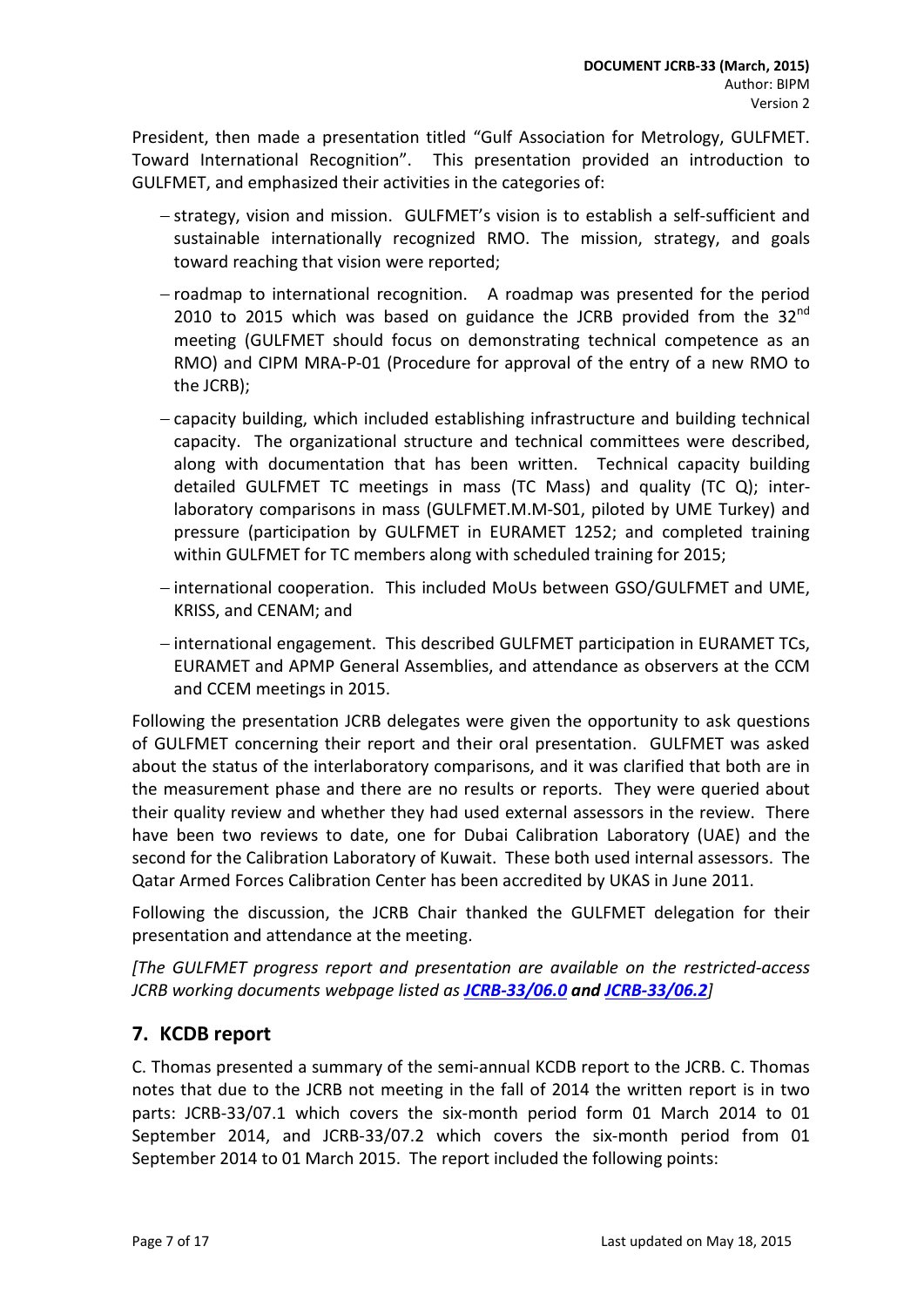- − As at 1st of March 2015, the KCDB included a total of 23 969 CMCs. Over the period covered by the latter report 23 newly approved sets of CMCs were published, corresponding to a decrease of about 900 CMCs. The main reason for the reduction is the extensive use of "uncertainty tables" in APMP's CMCs in electricity and magnetism.
- − Although on average the number of CMCs has appeared to stabilize since 2012, in fact there remains a constant increase of about 900 CMCs per year due to new submissions with two one-time reductions in 2013 and 2014 (mentioned above) due the extensive use of "uncertainty tables".
- − 154 CMCs were temporarily removed from the KCDB, compared with 129 as at 1 September 2014 and 150 as of 1 March 2014.
- − As of 18 March 2015 there remained only 1 CMC greyed-out from the KCDB for more than five years ago (Bulgaria in dimensional metrology) which reached the five-year limit on 29 June 2014. The expected Final Report of a EURAMET key comparison in the field, if it is completed by 29 June 2015, will resolve the status of this CMC. It is noted that the written KCDB report also lists a CMC from Mexico in RI as exceeding the five-year greyed-out status, however this CMC was permanently deleted from the KCDB on 13 March 2015.
- − 22 of the 41 Associates who have signed the CIPM MRA have CMCs currently published in the KCDB.
- − As of 01 March 2015, 68 % of the total 1319 comparisons (key and supplementary) are completed and have their reports published in the KCDB; about 2350 graphs of equivalence are currently available, including more than 80 new graphs of equivalence published over the last six months.

Following the presentation, C. Kuanbayev inquired whether the KCDB could identify as part of its KCDB report Key and Supplementary Comparisons which were started many years previously but had not yet been published or reached conclusion. This information could be delivered to the RMO representatives and to their TC-Chairs to encourage action taken on the comparisons to bring them to a conclusion. After discussion the JCRB decided on the following action:

*Action 33/3: The BIPM KCDB office, as part of the KCDB report to the JCRB, to identify Key and Supplementary Comparisons which were started 5 or more years ago and have not reached a conclusion.*

As the  $33^{rd}$  JCRB meeting was the last meeting for C. Thomas due to her retirement in 2015, the JCRB delegates expressed their profound thanks for her dedicated service to the KCDB and the JCRB, and wished her well for her retirement.

*[The KCDB reports are available on the restricted-access JCRB working documents webpage listed as [JCRB-33/07.1](http://www.bipm.org/cc/JCRB/Restricted/33/KCDB_Report_to_33rd_JCRB_1stpart.pdf) and [JCRB-33/07.2](http://www.bipm.org/cc/JCRB/Restricted/33/KCDB_Report_to_33rd_JCRB_2ndpart.pdf)]*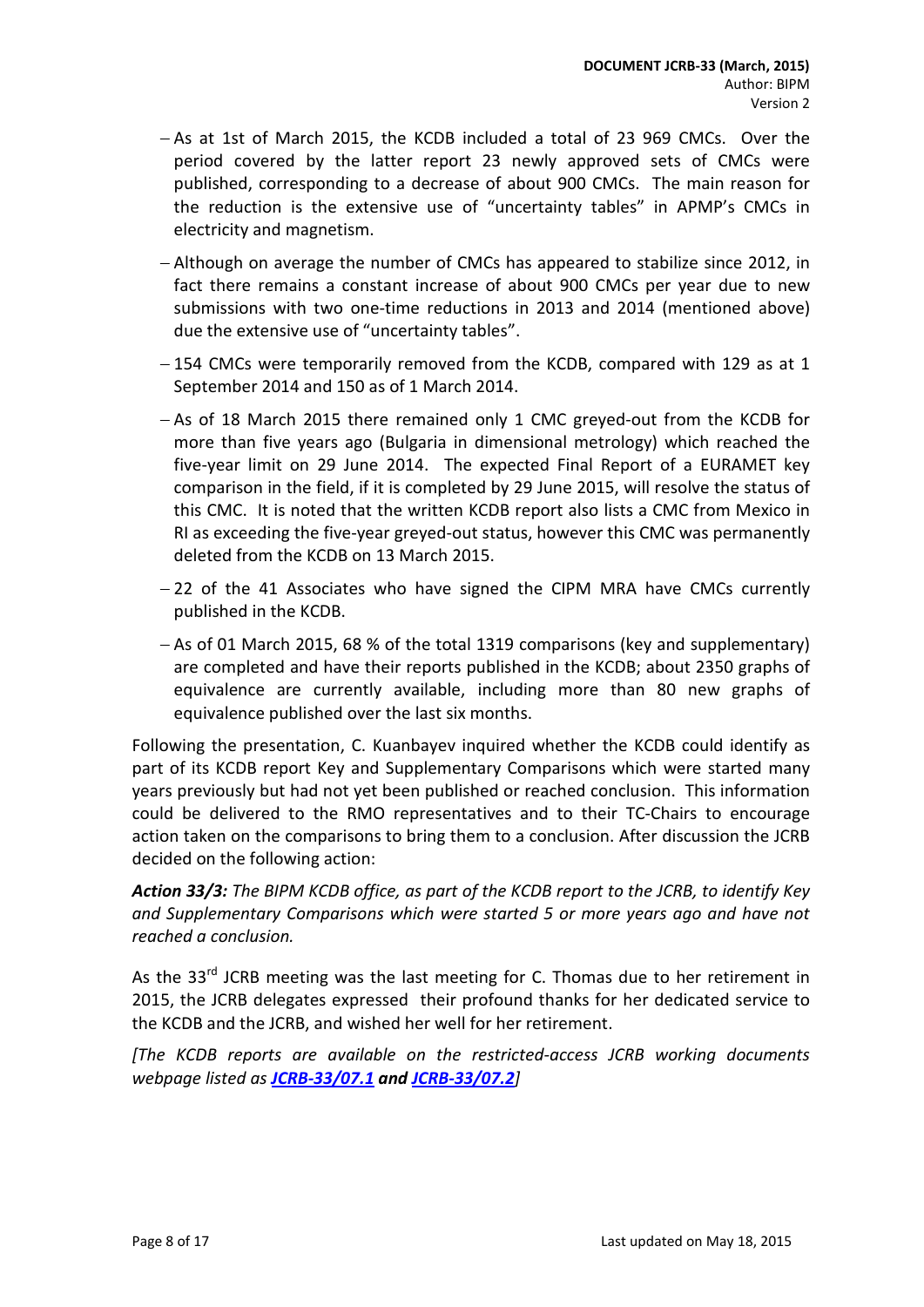### <span id="page-8-0"></span>**8. Discussion on the CIPM MRA review**

In preparation for this agenda item, each RMO had been asked to prepare a short presentation which would address the following points related to the implementation and operation of the CIPM MRA:

- − Its continued suitability for purpose (does it address the needs?);
- − Opportunities to simplify the overall system; and
- − Opportunities to improve the efficiency of the processes, procedures and tools.

RMOs individually made their presentations and a lively discussion followed. Some of the salient points raised in the presentations and discussions were the following. There was consensus on the need to streamline the CMC review process, however different mechanisms for accomplishing this were proposed. AFRIMETS stated that for their RMO CMCs are not a big burden, whilst KCs are. AFRIMETS stated that the correctness of CMCs and QMS rests first with the NMI, and secondly with the RMO, and that inter-RMO review could be reduced. APMP said that the because the sustainability of the CIPM MRA depends on the NMIs and RMOs to support the workload, increasing the number of KCs is not sustainable; increasing the intervals between KCs will not deliver the technical confidence that is the basis of the CIPM MRA. P. Fisk suggested on-site peer review should play a larger role in delivering technical confidence. COOMET stated the need to have agreed upon methods for evaluation of KCs within a metrology area to provide consistent support for CMCs, and to reduce the workload for the KC pilot in data analysis and writing the reports. EURAMET stated various improvements such as reduced number of participants in KCs, reduced number of KCs by defining a set of "core competences", an improved KCDB platform (data entry, search), and more use of uncertainty matrices or formulas to improve readability. EURAMET's proposed eliminating the inter-RMO review and replacing it with an appeal mechanism open to all RMOs and CIPM MRA signatories as a means of reducing the CMC review workload. SIM stated the concept of scaling the level of rigor of the CMC process review according to the technical level of the CMC claim, the need to establish criteria for how QMS can cover measurement services and support CMCs not included in KCs, and the need to improve training on the principal steps for achieving CMC publication.

The JCRB discussed an agenda for the CIPM MRA review workshop, drafted previously by the CIPM bureau. Comments included: the need to set objectives clearly at the beginning by the NMI directors' panel; alternative means of bringing the users' perspective; and consideration that the directors' panel might be better placed after the CC and RMO panels.

The JCRB discussed how to provide the RMO input to the review workshop, and agreed to the following action:

*Action 33/4: In preparation for the October 2015 CIPM MRA review workshop, the RMOs*  will prepare a common presentation on behalf of the JCRB panel. This presentation will *summarize shared views on the challenges for the sustainability of the CIPM MRA, and a range of responses proposed by different RMOs with their practical ideas for*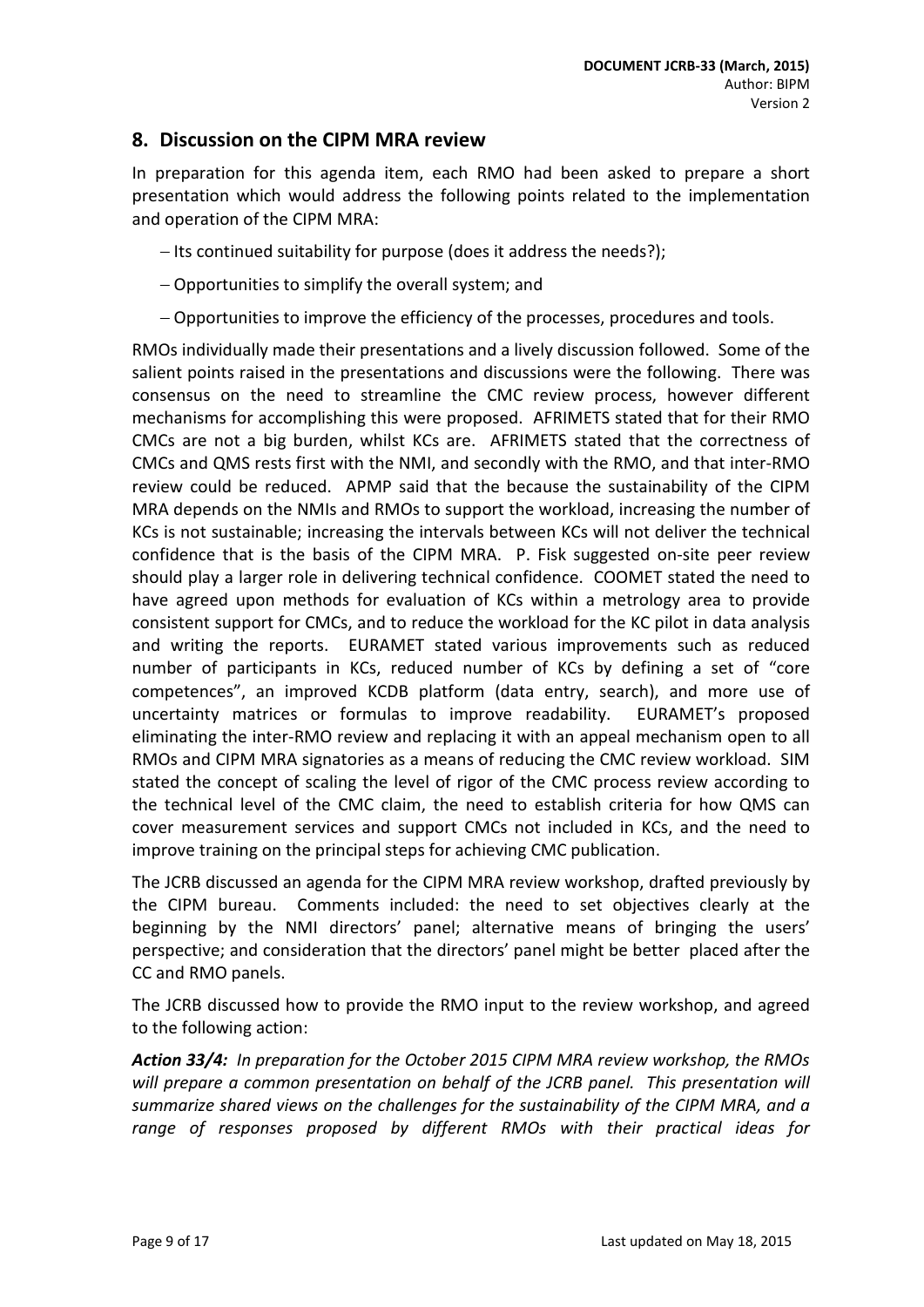*improvement. AFRIMETS will coordinate preparation of the presentation by collating input from the RMOs.*

*[The individual RMO presentations on the CIPM MRA review are available on the restricted-access JCRB working documents webpage. Listed as [JCRB-33/08.1.1](http://www.bipm.org/cc/JCRB/Restricted/33/Afrimets_2015_CIPM_MRA.pptx); [JCRB-](http://www.bipm.org/cc/JCRB/Restricted/33/APMP_Response_Action_32-6_JCRB_MAR_2015_V1.pptx)[33/08.1.2](http://www.bipm.org/cc/JCRB/Restricted/33/APMP_Response_Action_32-6_JCRB_MAR_2015_V1.pptx); [JCRB-33/08.1.3](http://www.bipm.org/cc/JCRB/Restricted/33/DRAFT_Action_32-6_COOMET.ppt); [JCRB-33/08.1.4](http://www.bipm.org/cc/JCRB/Restricted/33/JCRB-Action_32-6_EURAMET-input.ppt); and [JCRB-33/08.1.5](http://www.bipm.org/cc/JCRB/Restricted/33/SIM_MRA_Suggestions_Action_32-6v3.ppt) respectively.]*

#### <span id="page-9-0"></span>**9. Procedures to be submitted to the CIPM for approval**

D. Olson made a presentation on changes that are proposed to three guidance documents that require approval by the JCRB.

**CIPM MRA-D-02 (request for approval)** "Use of the CIPM MRA logo and certificates statement", had been revised and presented at the  $32<sup>nd</sup>$  JCRB. The text clarified that when the CIPM MRA logo is used on certificates or reports that include a statement of conformity, the logo attests only to the measurement component of the certificate/report. After the  $32^{nd}$  JCRB, the BIPM received a request inquiring about the use of the logo on certified reference materials. Text has been added that applies the same concept of logo use on calibration certificates to logo use on certificates of CRMs.

**CIPM MRA-G-03 (request for approval)** "Guidelines for the review of Quality Systems operated by IGO institutes and/or designated institutes, and the review of their calibration and measurement capabilities (CMCs)". The JCRB Executive Secretary updated the document according to the action  $32/12$  of the  $32<sup>nd</sup>$  JCRB. This revision added text to state an "elected option" for QS review and CMC intra-regional review, which is most often used by IGOs or Dis. For the "elected option", the IGO/DI elects to work through one or more RMOs for the QS review and CMC intra-regional review.

**Designated Institutes (new document, request for approval)**. "Designated Institutes participating in the CIPM MRA: Expectations and nomination form". This document was written in response to action 32/8 of the  $32<sup>nd</sup>$  JCRB, where it was discussed that there was a need for general guidance document on DIs within the context of the CIPM MRA that would replace current ad-hoc informational documents. This document describes the role and expectations for Designated Institutes participating in the CIPM MRA; the nomination form for designation, to be completed by the designating authority, is appended. EURAMET had reviewed the document during drafting stage and expressed its agreement with the present version.

At the end of the discussion, the JCRB adopted the following actions:

*Action 33/5: The JCRB approved the revision to CIPM MRA-D-02, "Use of the CIPM MRA logo and certificates statement", and the BIPM will inform the CIPM of the revision.*

*Action 33/6: The JCRB approved the revision to CIPM MRA-G-03, "Guidelines for the review of Quality Systems operated by IGO institutes and/or designated institutes, and the review of their calibration and measurement capabilities (CMCs)", and the BIPM will inform the CIPM of the revision.*

*Action 33/7: The JCRB approved the new document "Designated Institutes participating in the CIPM MRA: Expectations and nomination form" and the BIPM will send the document to the CIPM for information.*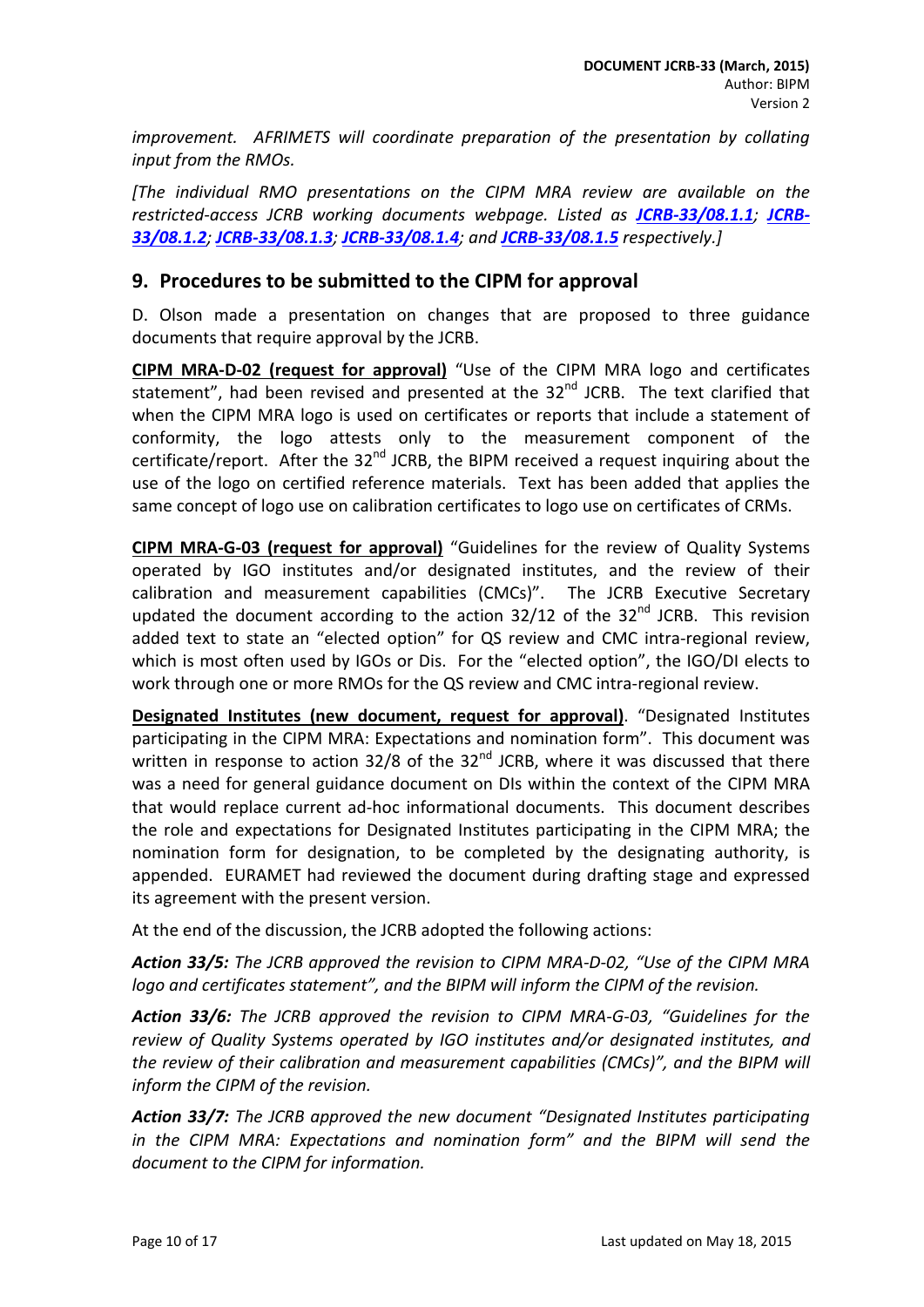## **10. Associates of the CGPM encouraged to become Member States of the BIPM**

A. Henson presented the list of Associates of the CGPM that have been encouraged to become Member States of the BIPM. There are currently 19 Associates fulfilling the requirements to be on the "ladder" of the 5-year period of increasing subscription. Belarus, Lithuania, and Slovenia are presently in discussions regarding the possibility of becoming Member States of the BIPM.

### **11. WMD poster**

A. Henson presented WMD 2015, a joint initiative between BIPM and OIML celebrating the 20th of May anniversary of the signing of the Metre Convention, and thanked NMISA for its efforts in producing the poster. The theme of the 2015 WMD is "Measurements and Light" and is built around the 2015 International Year of Light and Light-Based Technologies. The 2015 website is live at [www.worldmetrologyday.org.](http://www.worldmetrologyday.org/) RMOs were reminded that NMIs may place their own logos on the posters, and may post details of any events they organise on both the World Metrology Day website and the IYL open lab day listing [http://www.light2015.org/Home/Event-Programme/2015/Other/GOLD-](http://www.light2015.org/Home/Event-Programme/2015/Other/GOLD-Global-Open-Lab-Days.html)[Global-Open-Lab-Days.html](http://www.light2015.org/Home/Event-Programme/2015/Other/GOLD-Global-Open-Lab-Days.html) The RMOs were reminded of their responsibility for working with the NMIs within their region for the development of future posters. After the presentation, the JCRB agreed to the following actions:

*Action 33/8: COOMET volunteered to identify an NMI within its region to work with the BIPM in developing a poster for World Metrology Day for 2016.*

*Action 33/9: SIM volunteered to identify an NMI within its region to work with the BIPM in developing a poster for World Metrology Day for 2017.*

## <span id="page-10-0"></span>**12. Status of CMC submission and review / Issues from Consultative Committees**

D. Olson made a presentation on the status of CMC submissions and the JCRB website. Since the  $32<sup>nd</sup>$  JCRB, 49 CMC sets have been published. The CMC sets in status "review still in progress" were presented, with those whose last action was in 2014 and earlier highlighted. The earliest of these date back to December of 2010. The RMO representatives were asked to inform their TC chairs of the CMCs sets that are in the status of "review still in progress".

D. Olson presented an update to the analysis that C. Kuanbayev had initiated prior to the  $32<sup>nd</sup>$  JCRB (March 2014) that looked at the impact of changes in the review deadlines instituted following the 2013 JCRB workshop. That analysis looked at two aspects of the deadline changes: 1) did the time for post-to-publish change after the change in deadlines, and 2) did the loss of reviewing rights by the RMOs change after the change in deadline.

Analysis of the data in the period from the  $32^{nd}$  JCRB through February 2015 showed that the average time, post-to-publish has increased back towards historical levels (at about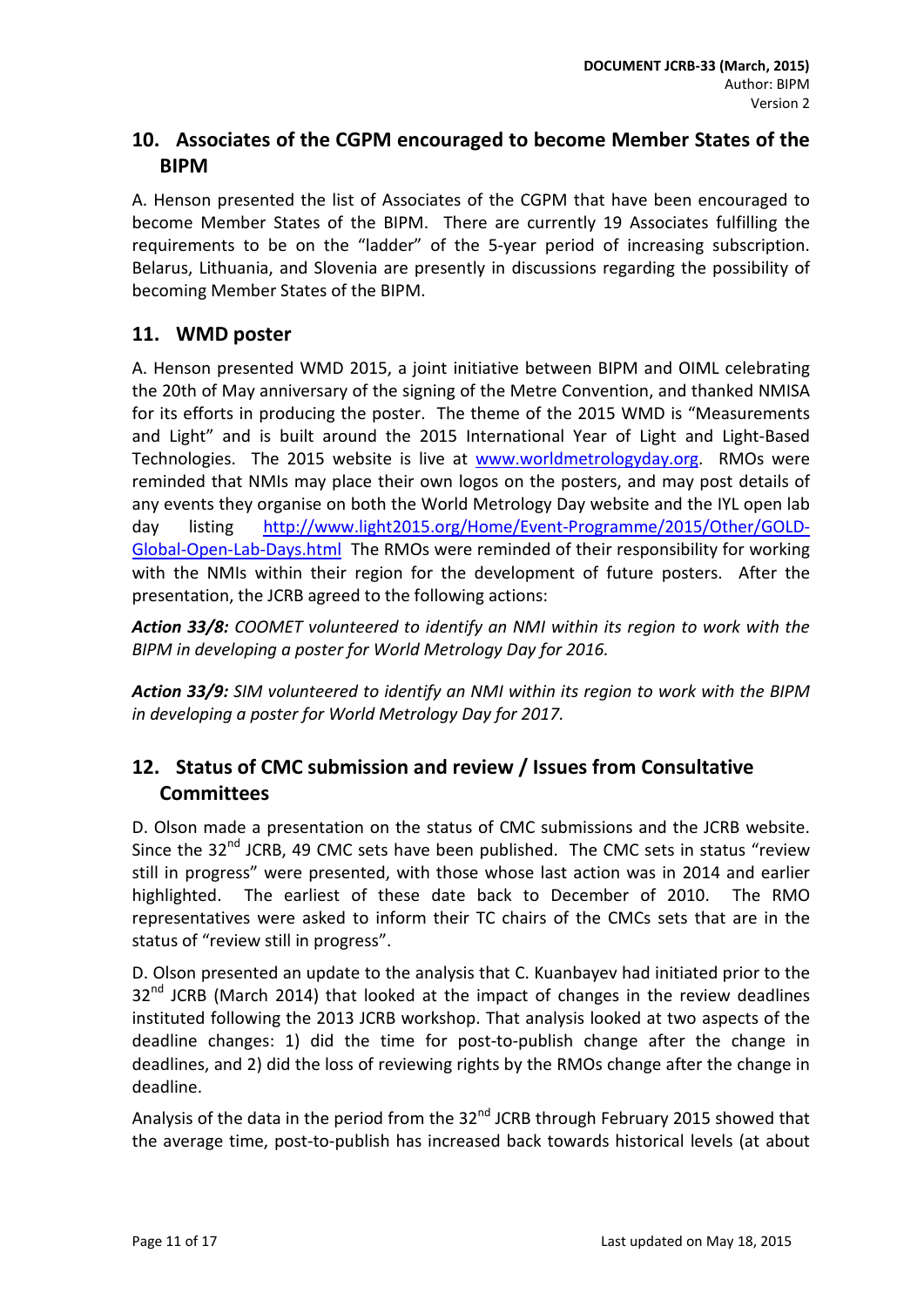130 days), reversing a trend of shorter review times that occurred leading up to February of 2014. This increase could be due to the relatively small sample size during the periods of analysis, which could be influenced by outliers (CMC sets with long review times). In the year since the  $32<sup>nd</sup>$  JCRB, the situation of loss of reviewing rights has improved, although there are still many instances of losses of rights. Results were shown by RMO and metrology area within the RMO where loss of rights occurred.

D. Olson presented the results, provided by C. Thomas, of the pop-up questionnaire that the KCDB had instituted in response to action 32/3 of the  $32<sup>nd</sup>$  JCRB. Due to pup-up blockers in web browsers, the number of responses was small. The rate of responses has been about 20 per month since the questionnaire was launched in December 2014. For the question "What is the purpose of your visit today", the two responses with the highest percentage were "I need to access published CMCs of other laboratories" and "I wish to access a KCDB report". For the question "How easy was it to find the information", there was a significantly higher percentage for the responses of "very easy" or "quite easy" than responses of "not easy".

Following the presentation and discussion, the JCRB agreed to the following actions:

*Action 33/10: RMOs will monitor the JCRB CMC website and contact appropriate TC chairs regarding CMC sets that have been in the status of "review still in progress" for two years or more.*

*Action 33/11: RMOs will monitor the JCRB CMC website and contact appropriate TC chairs, regarding loss-of-right to vote on a CMC set due to either: not indicating they will review; not submitting a review for which they had indicated yes; or submitting a late review for which they had indicated yes.*

## <span id="page-11-0"></span>**13. Criteria for acceptance of CMCs – reflections from the JCRB executive secretary based on operating the inter-regional review process**

D. Olson gave a presentation on information that could be obtained about the interregional review process, through analyzing various aspects of posted CMC set files and the content of inter-regional review documents. This work was initiated by C. Kuanbayev and jointly prepared by D. Olson and C. Kuanbayev. A data set of 101 CMC sets that were submitted in the time period from 1 March 2013 to 23 January 2015 was used in the analysis. Of these, 64 CMC sets were submitted using "classic review" and 37 CMC sets were submitted using "fast track".

The analysis first looked at whether more Consultative Committees had adopted the use of "fast track", "web forum", or "workload distribution" for the inter-regional review process compared to CMC sets prior to 1 March 2013. The use of fast track had increased, but the use of web forum and workload distribution had not changed.

The analysis next looked at whether the submitting RMO had included the Quality System (QS) report and the Technical Committee (TC) report with the CMC set documents for the 64 CMC sets that were submitted using the classic review. 32 of the 64 CMC sets were missing either the QS report, the TC report, or both. These results were broken down by submitting RMO and metrology area.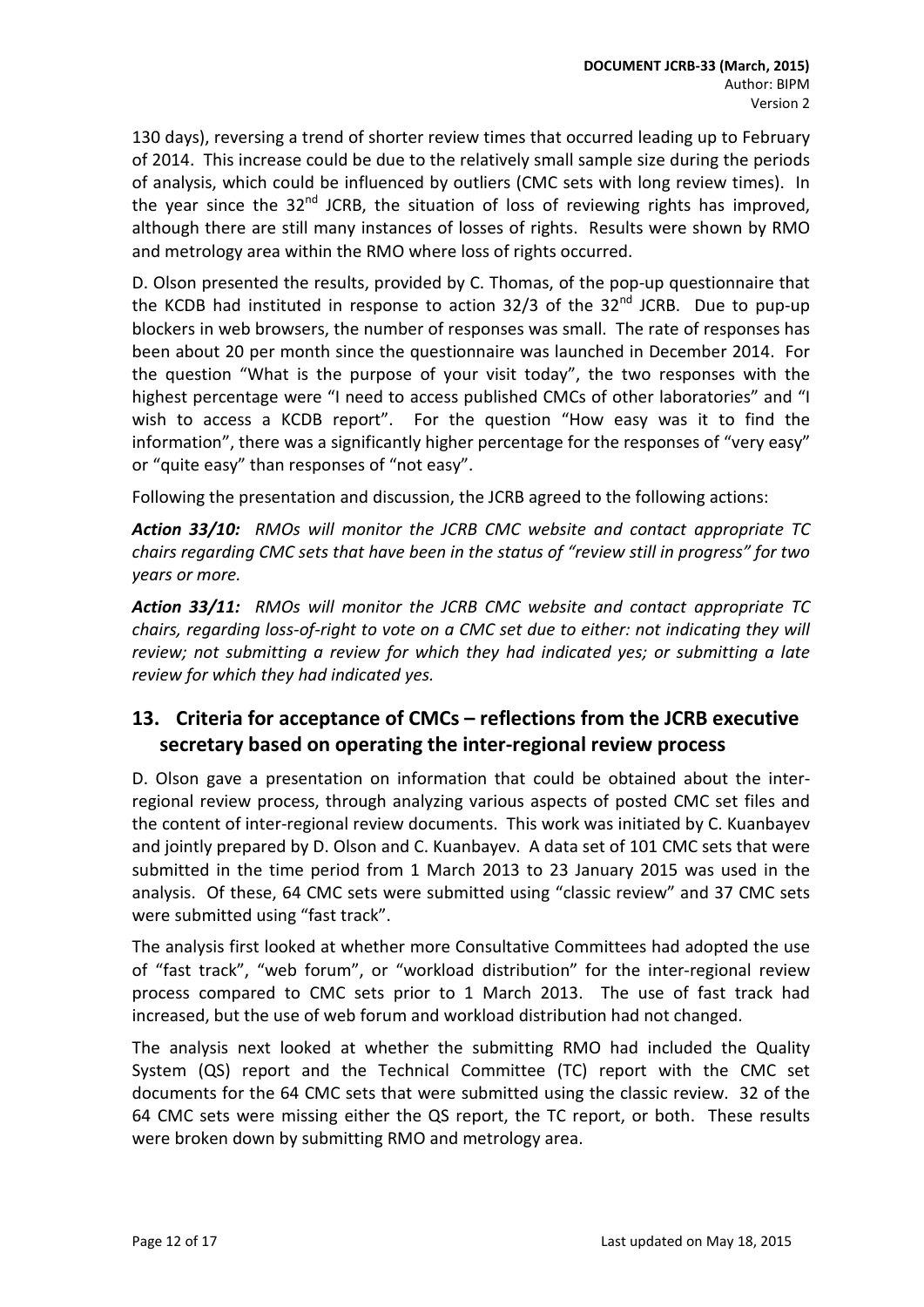In the time period studied, 44 CMC sets of the 64 CMC sets were published. In a final area of the analysis, the reviewer reports of these published CMC sets were investigated for what they said about the quality of the submitted CMC. The reviewer comments were identified as nonconformities in three categories: quality of data (correct data formatting, excel table structure, etc.), technical data (e.g., appropriate uncertainty), and supporting evidence (e.g., published KC to support the CMC). No attempt was made to rate the severity of the non-conformity (i.e., whether it occurred in multiple CMCs within a set), only whether it had or had not been identified in the review. Of the 44 CMC sets which reached publication, only 8 had no non-conformities. As a CMC set under this analysis scheme could have 0, 1, 2, or 3 category non-conformities, it was found that the average time to re-post a CMC set correlated with the number of category nonconformities, with the time to re-post increasing as the number of category nonconformities increased.

### <span id="page-12-0"></span>**14. Summary of JCRB position on GULFMET progress**

This session was conducted without the GULFMET observers present (they were invited to receive feedback under Agenda item 17). Each RMO was asked to state its position on GULMET progress and its position on whether GULFMET was ready to become an RMO within the meaning of the CIPM MRA. GULFMET progress was discussed with regard to the requirements stated in guidance document CIPM MRA-P-01, and what steps they needed to take next toward satisfying those requirements. The JCRB position on GULFMET progress is reported in item 17.

### <span id="page-12-2"></span><span id="page-12-1"></span>**15. Other business**

### **15.1. Publishing reports of non-signatories in supplementary comparisons**

SIM raised the issue of revisiting the guidelines on publishing reports of supplementary comparisons that have participants that are non-signatories to the CIPM MRA, as stated in guidance document CIPM MRA-D-05. The issue arose in regard to SIM.M.FF-S8, a supplementary comparison in Draft A stage with only two of the six participants as signatories to the CIPM MRA. The present guidance is that results of non-signatories will not appear in reports published in the KCDB, however current practice is to publish any report that is forwarded to the KCDB by the RMO. As background to the discussion, D. Olson presented a list of all the supplementary comparisons registered in the KCDB which had non-signatory participants. There are 26 (out of 422 total SCs) in this category; 6 have been completed and 5 of the 6 have reports published in Metrologia (linked from the KCDB). These 5 reports all contain the results of the non-signatories. The 20 SCs still in progress will face the same issue when they are completed.

C. Santo stated if the decision is to enforce the guidelines for SIM.M.FF-S8, there will be no value for the participants to publish, as the comparison will show only the results of the two signatories. D. Olson presented a similar table showing RMO Key Comparisons with non-signatory participants; there are currently 9 total, with 3 completed, all whose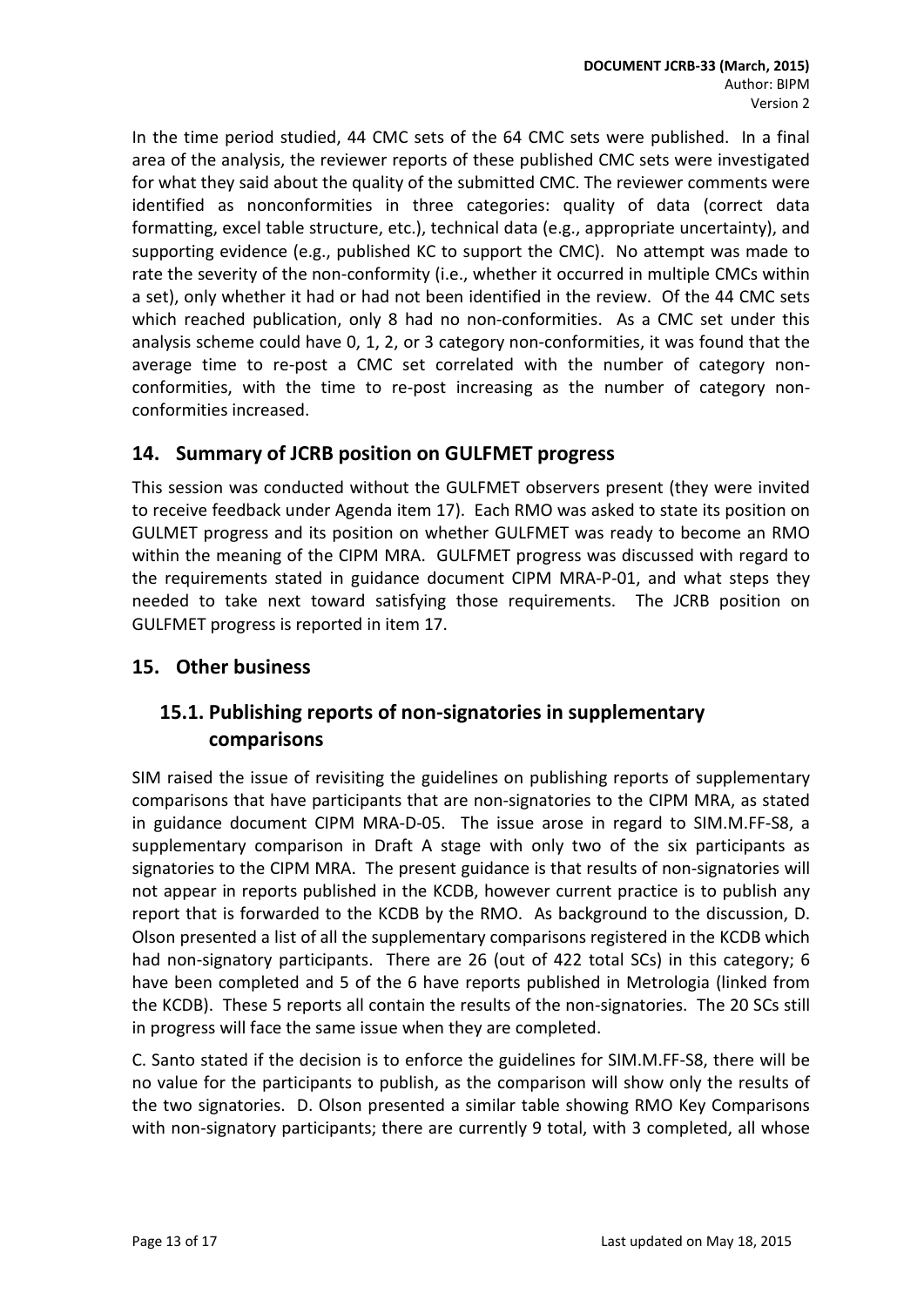reports appear in Metrologia. The non-signatory results do not appear in the tables and graphs of the KCDB.

In the discussion that followed it was decided that this issue should be looked at in more depth at the  $34<sup>th</sup>$  JCRB, with SIM tasked to summarize the concerns and proposed actions as they raised the issue. The JCRB agreed upon the following action:

*Action 33/12: The JCRB will return to the issue of publication of results of non-signatory participants in Supplementary Comparisons and RMO Key Comparisons at the 34th JCRB. SIM, who raised the issue, will prepare a paper on the concerns and proposed actions to be distributed to the JCRB Executive Secretary one month prior to the 34th JCRB, for posting on the JCRB working documents webpage.*

### <span id="page-13-0"></span>**16. Next meetings**

V. Mikhalchenko gave a presentation on KazInMetr and Kazakhstan, the proposed site of the 34<sup>th</sup> JCRB. The issue of whether to hold two JCRB meetings in 2016 will be revisited at the  $34<sup>th</sup>$  JCRB. The JCRB agree to the following resolutions regarding the next two JCRB meetings.

*Resolution 33/1: The 34th meeting of the JCRB will take place on September 8 and 9, 2015 at KazInMetr, Kazakhstan.*

*Resolution 33/2: The 35th meeting of the JCRB is scheduled for March 16 and 17, 2016 at the BIPM in Sevres.*

### <span id="page-13-1"></span>**17. Debrief of GULFMET delegation and meeting closure**

M. Milton delivered a debriefing to the GULMET delegation on the position of the JCRB relative to GULFMET progress. The debriefing is as follows (in italics).

*The JCRB thanks GULMET for its presentation and recognizes that great progress has been made in the organisation of GULFMET in establishing the structures needed to operate as an RMO. The JCRB is also pleased to see that GULFMET is taking advantage of the opportunity to engage with NMIs from other regions.*

*In order for a candidate RMO to be given "provisional" status (within the meaning of the CIPM MRA), the JCRB Chair must write to the CIPM to make such a recommendation. This submission must include evidence that the candidate RMO meets criteria 1, 4, and 5 in section 3 of JCRB document CIPM MRA-P-01.*

*Whilst the JCRB has seen evidence that GULFMET meets criteria 1 and 4, it still needs stronger evidence about criterion 5. This criterion is interpreted as active engagement in relevant Working Groups of the CCs, and not just attendance at the CC Plenary itself.*

*Consequently, the JCRB propose that a GULFMET delegation attend the 34th JCRB meeting – to be held in Astana in September 2015, to present evidence (including a roadmap) for how GULFMET is addressing criterion 5.*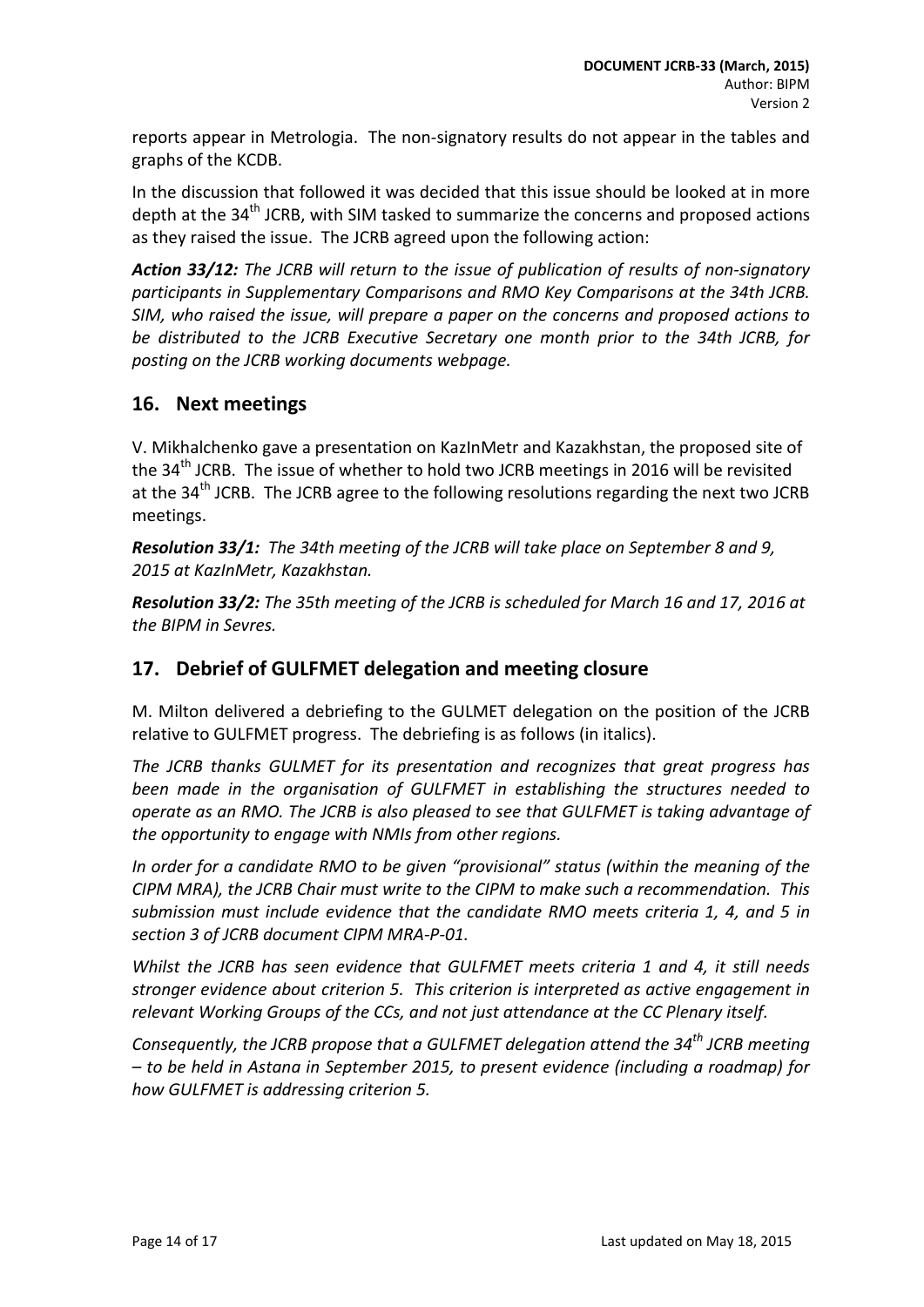*Following a satisfactory presentation of this evidence, the JCRB will be inclined to ask the JCRB Chair to write to the CIPM to request that GULFMET is given provisional status as an RMO.*

The GULMET delegation thanked the JCRB chair for the debriefing and accepted the offer to attend the  $34<sup>th</sup>$  JCRB meeting. The following action was agreed to be the JCRB after the discussion of Agenda item 14.

*Action 33/13: In order to facilitate the JCRB Chair in writing to the CIPM to recommend the granting of provisional acceptance of GULFMET as an RMO (within the meaning of the CIPM MRA), the JCRB decided to invite a GULFMET delegation to attend the 34th JCRB meeting to present:*

- − *evidence including a roadmap and timetable for how they plan to address criterion 5 of CIPM MRA-P-01, section 3;*
- − *some wider context about their role as an RMO within the region;*
- − *the scope of capabilities of NMIs within their RMO;*
- − *and their plan for engagement with NMIs within other RMOs.*

M. Milton thanked the RMO delegations for their continued support to the CIPM MRA and their active participation in the meeting. Having no further issues for discussion, the meeting was closed.

### <span id="page-14-0"></span>**18. Resolutions, Recommendations, and Actions**

**Action 32/9**: RMOs to provide the JCRB Executive Secretary with new and updated links to webpages listing training on their websites (where they have not already done so) for linkage to the DCMAS Network website (previous action still open for some RMOs).

**Action 33/1**: The BIPM to review with the CIPM the process of the BIPM providing annual updates on its QMS between its formal presentations of the BIPM QMS (made at 5 year intervals to the RMOs on a rotating basis).

**Action 33/2**: AFRIMETS to update their QS review documents (which are linked from the BIPM website).

**Action 33/3**: The BIPM KCDB office, as part of the KCDB report to the JCRB, to identify Key and Supplementary Comparisons which were started 5 or more years ago and have not reached a conclusion.

**Action 33/4**: In preparation for the October 2015 CIPM MRA review workshop, the RMOs will prepare a common presentation on behalf of the JCRB panel. This presentation will summarize shared views on the challenges for the sustainability of the CIPM MRA, and a range of responses proposed by different RMOs with their practical ideas for improvement. AFRIMETS will coordinate preparation of the presentation by collating input from the RMOs.

**Action 33/5**: The JCRB approved the revision to CIPM MRA-D-02, "Use of the CIPM MRA logo and certificates statement", and the BIPM will inform the CIPM of the revision.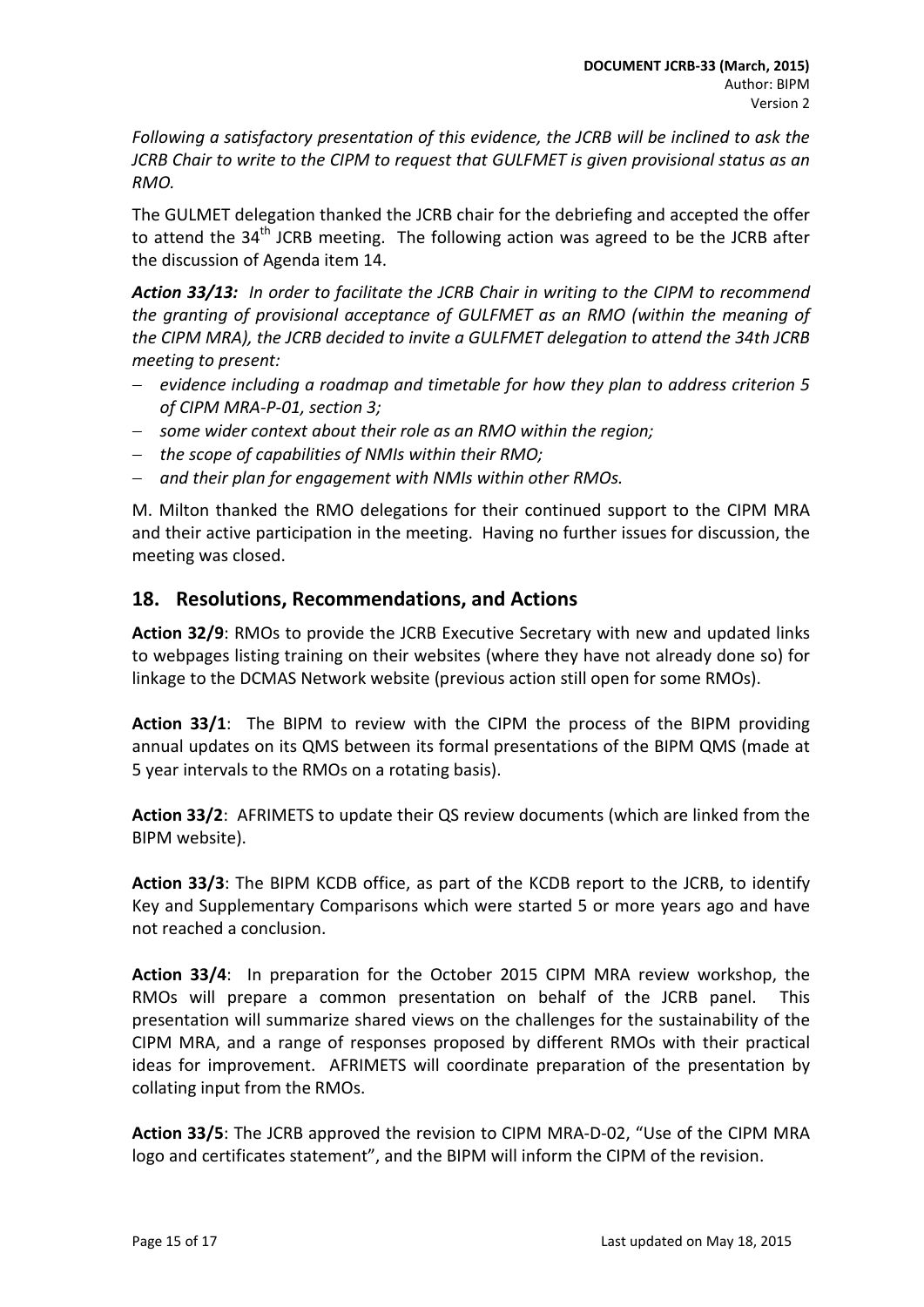**Action 33/6**: The JCRB approved the revision to CIPM MRA-G-03, "Guidelines for the review of Quality Systems operated by IGO institutes and/or designated institutes, and the review of their calibration and measurement capabilities (CMCs)", and the BIPM will inform the CIPM of the revision.

**Action 33/7**: The JCRB approved the new document "Designated Institutes participating in the CIPM MRA: Expectations and nomination form" and the BIPM will send the document to the CIPM for information.

**Action 33/8**: COOMET volunteered to identify an NMI within its region to work with the BIPM in developing a poster for World Metrology Day for 2016.

**Action 33/9**: SIM volunteered to identify an NMI within its region to work with the BIPM in developing a poster for World Metrology Day for 2017.

**Action 33/10**: RMOs will monitor the JCRB CMC website and contact appropriate TC chairs regarding CMC sets that have been in the status of "review still in progress" for two years or more.

**Action 33/11**: RMOs will monitor the JCRB CMC website and contact appropriate TC chairs, regarding loss-of-right to vote on a CMC set due to either: not indicating they will review; not submitting a review for which they had indicated yes; or submitting a late review for which they had indicated yes.

**Action 33/12**: The JCRB will return to the issue of publication of results of non-signatory participants in Supplementary Comparisons and RMO Key Comparisons at the 34th JCRB. SIM, who raised the issue, will prepare a paper on the concerns and proposed actions to be distributed to the JCRB Executive Secretary one month prior to the 34th JCRB, for posting on the JCRB working documents webpage.

**Action 33/13:** In order to facilitate the JCRB Chair in writing to the CIPM to recommend the granting of provisional acceptance of GULFMET as an RMO (within the meaning of the CIPM MRA), the JCRB decided to invite a GULFMET delegation to attend the 34th JCRB meeting to present:

- − evidence including a roadmap and timetable for how they plan to address criterion 5 of CIPM MRA-P-01, section 3;
- − some wider context about their role as an RMO within the region;
- − the scope of capabilities of NMIs within their RMO;
- and their plan for engagement with NMIs within other RMOs.

**Resolution 33/1**: The 34<sup>th</sup> meeting of the JCRB will take place on September 8 and 9, 2015 at KazInMetr, Kazakhstan.